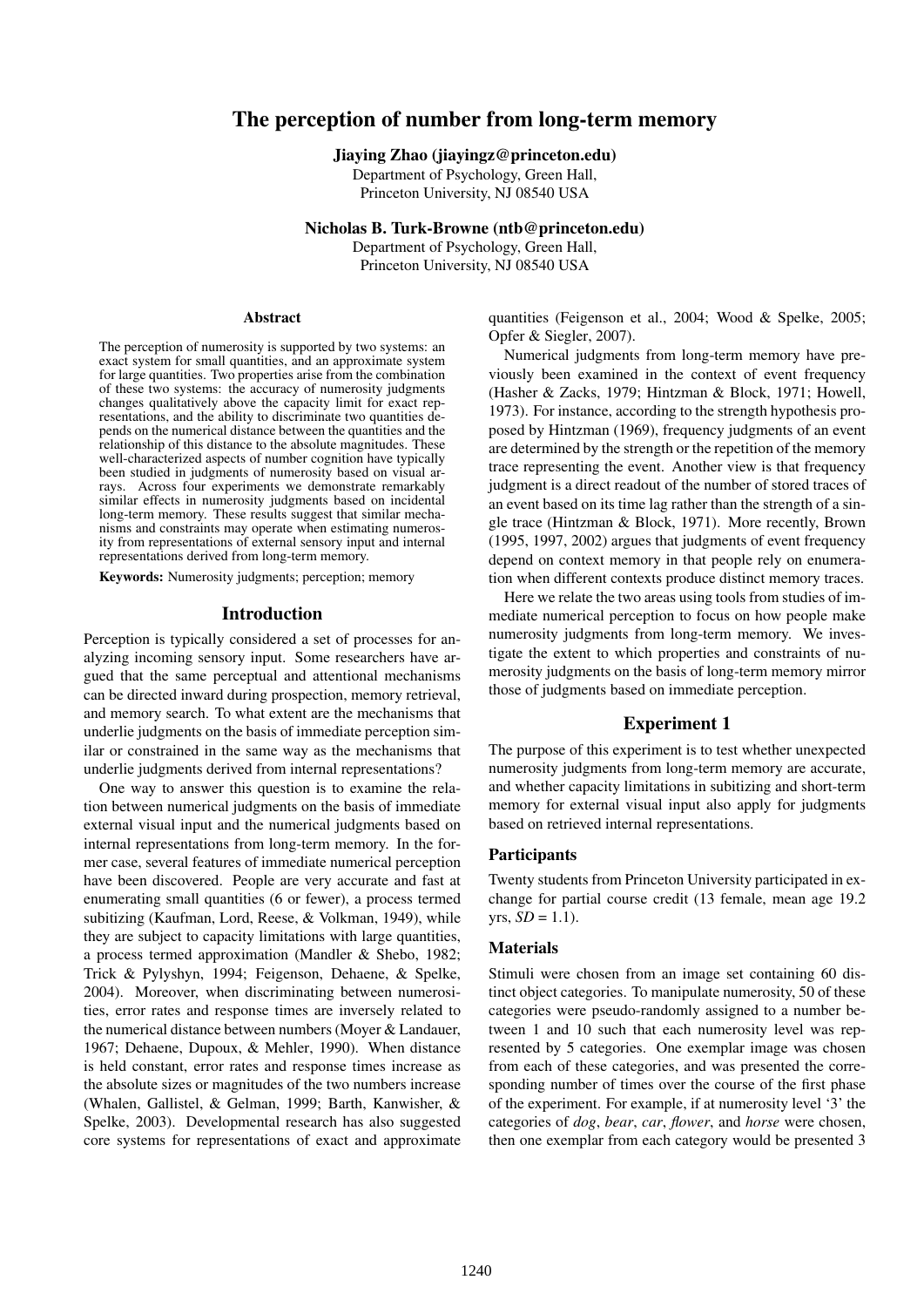times throughout the first phase intermixed with images from other numerosity levels. The order of image presentation was randomized for each participant with the constraint that categories could not repeat back-to-back. In addition to the 275 images of interest  $([10+9+8+2+1] \times 5)$ , 20 additional images were selected randomly from the remaining 10 categories with half presented at the beginning and half at the end to control for primacy and recency effects.

### Procedure

In the first phase of the experiment, the participant viewed each image and determined whether it corresponded to a *natural* or *artificial* category by pressing one of two keys. This cover task prevents an explicit strategy such as counting, and is orthogonal to the primary manipulation. On each trial, an image appeared on the screen for 2 seconds, followed by an interstimulus interval of one second. The full trial sequence of 295 images lasted about 20 minutes. The participant then completed an unrelated distractor task for 15 minutes.

In the second phase of the experiment, the participant again viewed single images of objects on the screen, and estimated how many times between 1 and 10 they had seen that image in the first part of the experiment by pressing a number key on the keyboard. The 50 exemplar images of interest were presented in a random order. The accuracy and response time for each image were recorded. Filler images were not presented. It is worth noting that participants often expressed surprise when receiving these instructions, and that in postexperiment debriefing no subject reported being aware that their memory for number would be tested in the second part. These responses suggest that any effects we observe reflect incidental encoding of number in long-term memory.

#### Results

We compared estimated numerosity from the second phase against the objective numerosity from the first phase. At every numerosity level we averaged across the five categories at that level for each participant, and then averaged these mean estimates across participants. These estimates were compared against the objective numerosity by computing differences within participant and averaging these differences across participants. Results are shown in Figure 1.

To quantify performance, estimated numerosities were modeled as a function of objective numerosities using linear regression. Since estimated and objective numerosities were bounded (from 1 to 10), perfect performance would result in a slope of 1 and an intercept of 0. In contrast, chance performance (i.e. guessing) would lead participants to randomly distribute their responses and would result in a slope of 0. If they randomly distributed their estimates across all response options, the expected intercept would be 5.5 ([10+1]/2). Thus, we can judge accuracy in estimating numerosity from incidental encoding on a continuum from perfect performance (slope  $= 1$ , intercept  $= 0$ ) to chance performance (slope  $= 0$ , intercept  $= 5.5$ ). The linear regression analysis was performed within each participant. The mean



Figure 1: (A) Mean estimated numerosity plotted against the number of times each image was presented during the first phase (objective numerosity). (B) Mean slope of a linear model applied to the data in Figure 1A over windows of three numerosity levels (e.g. '1' reflects window from 1 to 3 on the *x*-axis of Figure 1A). (C) Mean intercept of a linear model applied over the same windows. Error bars reflect std. error.

slope across participants was  $0.64$  (*SD* = 0.12, median = 0.64) and the mean intercept was  $1.59$  (*SD* = 0.71, median = 1.53).

Prior research has indicated a capacity limitation in highly accurate numerosity judgments of about 4 objects (Mandler & Shebo, 1982; Trick & Pylyshyn, 1994). Thus, despite overall high performance, accuracy may be non-stationary across objective numerosity. In particular, the slope of linear regressions over smaller windows of objective numerosity may approach 0 (with a corresponding increase in intercept). Such a finding would support the existence of capacity limitation in numerosity judgments from long-term memory.

We thus ran a linear regression across all possible windows of 3 contiguous numerosity levels for each participant. That is, separate linear regressions were run on windows [1,3], [2,4]...[8,10]. For each window, the slope and the intercept values were averaged across participants (see Figure 1B). To quantify our results, one way repeated-measures ANOVAs were performed for slopes and intercepts. There were reliable main effects of numerosity on both measures (slope *F*[7,145]  $= 9.4, p < .01$ ; intercept  $F[7, 145] = 3.9, p < .01$ ). Post-hoc Tukey HSD tests revealed that the slope values for window  $[1,3]$  ( $M = 1.08$ ,  $SD = 0.28$ ) were reliably higher than the rest of the slope values, while the intercept values for the same window ( $M = 0.50$ ,  $SD = 0.65$ ) were reliably lower than the rest of the intercept values.

These results suggest that performance starts off near perfect, and declines steadily as a function of objective numerosity. From inspection of Figure 1B, there appears to be a marked drop in slope and increase in intercept after window [3,5], suggesting a capacity limitation around 4-5 repetitions. To quantify these intuitions, we imposed a mixture of perfect and chance performance on the data in Figure 1A. In particular, we tested a mixed linear model to identify at what point along the objective numerosity line at which participants' performance started to level off and to decline. In this mixed model, at a given point *n* on the numerosity line,  $y = 1 \times x + 0$ for *x* in [0, *n*], and  $y = 0 \times x + 5.5$  for *x* in [*n* + 1, 10]. In other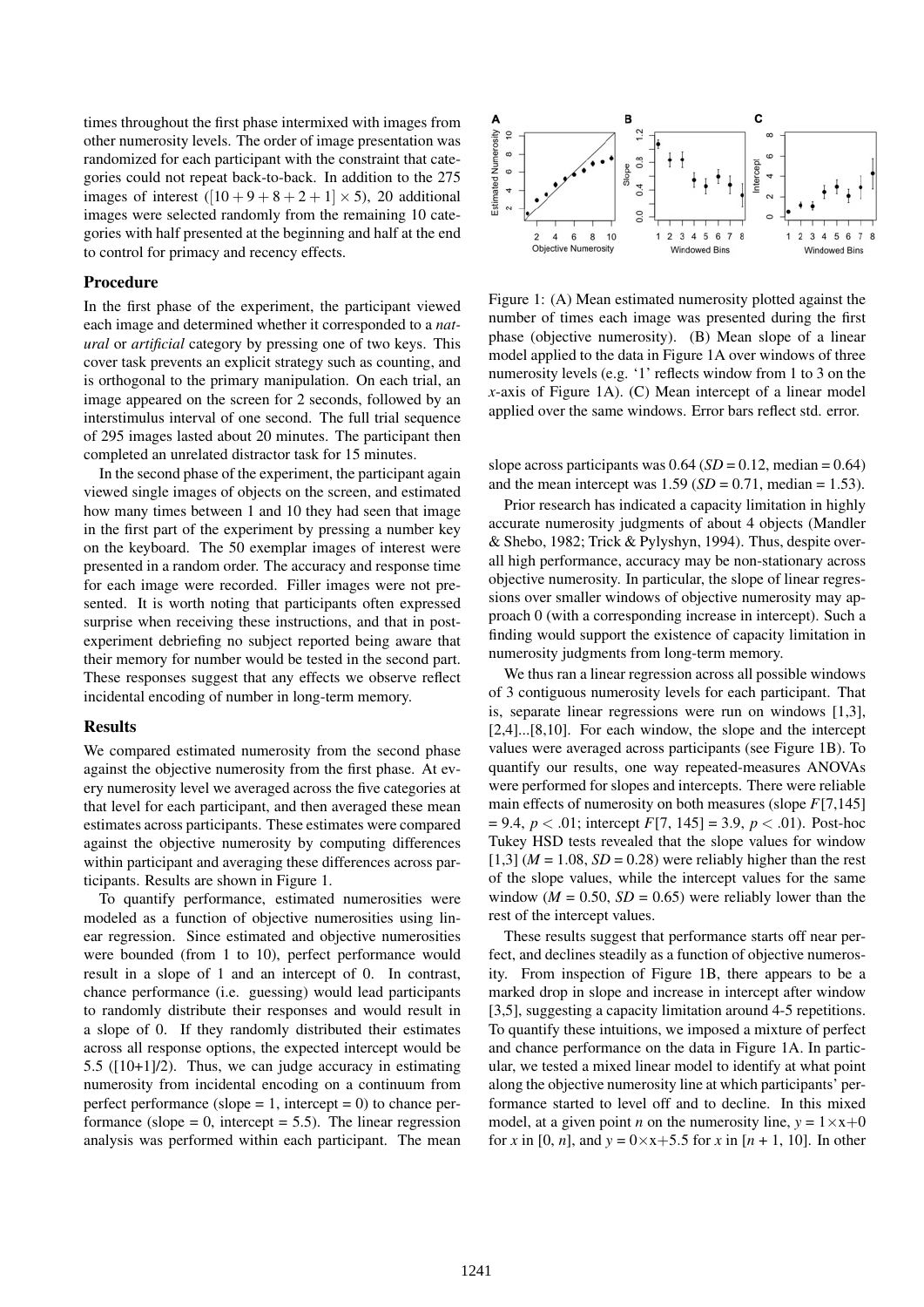words, we fit the perfect performance linear model to data up to numerosity *n* and a chance performance model to data from numerosity  $n + 1$  to 10. It should be noted that at numerosity 0 the mixed model becomes a complete chance model and at numerosity 10 it becomes a complete perfect performance model. The average model fits across participants are shown in Figure 2A. SS*error* was minimized at *n* from 4 to 8.



Figure 2: Estimated numerosities in (A) Exp. 1, (B) Exp. 2a, (C) Exp. 2b, tested against the following model: at a given point *n* on the x-axis,  $y = 1 \times x + 0$  for *x* in [0, *n*], and  $y = 0 \times x$  $+ 5.5$  for *x* in [*n*+1, 10]. Error bars reflect std. error.

# Discussion

The results in Exp. 1 demonstrate that participants can make remarkably accurate numerosity judgments from long-term memory. Moreover, participants were unaware that their memory for number would be tested, and therefore this accuracy reflects incidental/automatic encoding of number in memory. Despite overall high accuracy, estimates of numerosity became less accurate when an image has been presented more than 5 times. To our knowledge, this provides the first demonstration of capacity limitations in judgments operating over internal representations, extending and replicating robust findings of similar limits in short-term memory for external visual input (Xu & Chun, 2006).

# Experiment 2a

This putative capacity limit observed in Exp. 1 could reflect the fact that we repeated identical images many times. Such repetition could lead to habituation or reduced attention that would impair further encoding. To test this explanation, here we replicate Exp. 1, but present multiple exemplars of the same category once, rather than the same exemplar multiple times. This increased novelty may improve encoding and may facilitate retrieval.

#### **Participants**

Twenty students from Princeton University participated in exchange for partial course credit (14 female, mean age 19.7 yrs,  $SD = 1.5$ ). None had served in the previous experiment.

# Materials

The materials were identical to Exp. 1 with one important exception: instead of presenting the same exemplar image from each category *n* times, *n* distinct exemplars were randomly drawn from each category and presented only once. For example, if the category *dog* was assigned to the numerosity level '3', then images of three different dog breeds would each be presented once. This increased the novelty and variance within each category, possibly allowing for more accurate estimates about large numerosity levels.

# Procedure

The procedure was identical to Exp. 1 except for one aspect of the second phase: category names (e.g., "dog") were used to elicit estimates of how many images of that category had been presented in the first phase. Names were used rather than images because there were several possible images to choose from for many of the categories. Thus, 50 category names were presented in a random order.

# **Results**

Data were analyzed in the same manner as Exp. 1. Results are shown in Figure 3. To quantify performance, we modeled estimated numerosities as a function of objective numerosities using linear regression (as in Exp. 1). Surprisingly, the mean slope across participants was  $0.33$  (*SD* = 0.16, median = 0.34), reliably lower than the mean slope  $(M = 0.64)$  in Exp. 1  $(t[38] = 6.9, p < .01)$ . The mean intercept across participants was  $2.72$  (*SD* = 1.18, median = 2.58), reliably larger than the mean intercept  $(M = 1.59)$  in Exp. 1  $(t[38] = 3.7, p < .01)$ . Contrary to our predictions, these results suggest that performance was worse in Exp.t 2a vs. Exp. 1, i.e. farther from perfect performance, and closer to a chance uniform distribution.



Figure 3: (A) Mean estimated numerosity plotted against the number of exemplars of each category from the first phase. (B) Mean slope of a linear model applied to the data in Figure 3A over windows of three numerosity levels. (C) Mean intercept of a linear model applied over the same windows. Error bars reflect std. error.

We again explored the presence of a capacity limit by computing the slopes and intercepts of linear functions over windows of objective numerosity. Despite the relatively poorer performance in this experiment, visual inspection of Figures 3B and 3C revealed a qualitative difference between windows [3,5] and [4,6]. One way repeated-measures ANOVAs revealed a main effect of numerosity on intercept values (*F*[7,  $145$ ] = 5.6,  $p < .01$ ). The main effect of numerosity on slope values did not reach significance  $(F[7, 145] = 1.5, p > .05)$ .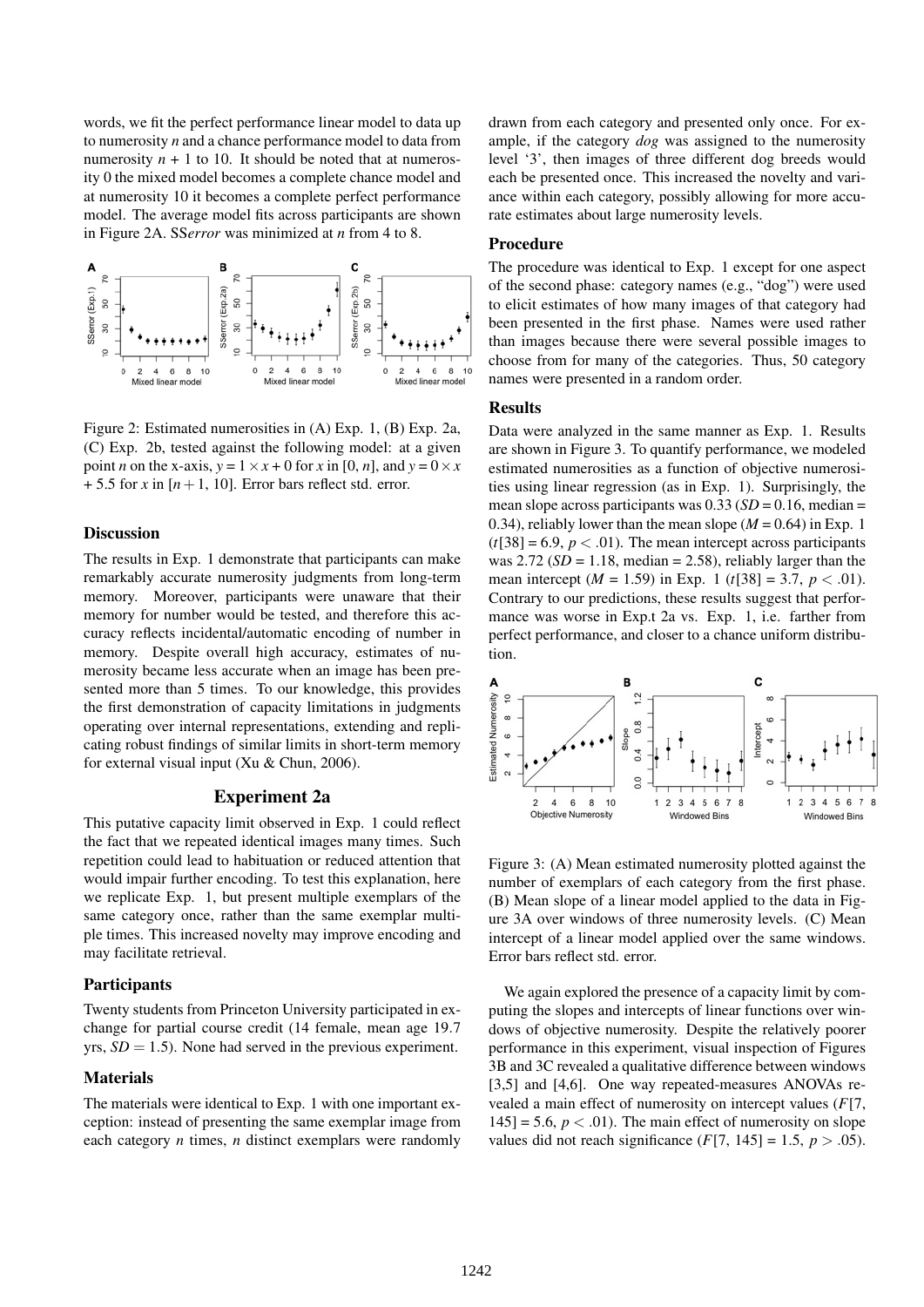To further characterize a change in accuracy as a function of numerosity we also tested the same mixed linear models on the data in Figure 3A. The model fits are shown in Figure 2B. Again, across numerosities the data were best represented by a model in which performance was perfect up to 5 exemplars and plateaued for larger numbers.

# **Discussion**

Contrary to our predictions, providing multiple exemplars for number estimation did not improve accuracy. In fact, performance was worse than in Exp. 1, where judgments were based on the number of repetitions of a single stimulus. This suggests that performance in Exp. 1 did not asymptote around 5 presentations because of habituation or diminished attention. The worse performance here could reflect poor encoding of images presented only once, or source confusion during retrieval in response to a category label. For example, "dog" may retrieve more than 3 exemplars, with reduced performance reflecting an inability to distinguish exemplars intruding from prior experience. Regardless, despite overall worse performance, participants nevertheless showed consistent capacity limitations to Exp. 1 of approximately 5 memories.

# Experiment 2b

While the worse performance in Exp. 2a vs. Exp. 1 can be due to weaker encoding of number, it remains possible that potentially more accurate judgments were hampered by a less informative retrieval cue. To examine this possibility, here we replicate Exp. 1 with category labels during retrieval.

#### **Participants**

Twenty students from Princeton University participated in exchange for partial course credit (12 female, mean age 19.1 yrs,  $SD = 1.3$ ). None had served in previous experiments.

#### Materials

The stimuli used here were the exactly same as those in Exp. 1. The exemplar image from each category was repeatedly presented depending on the numerosity value.

### Procedure

The procedure was identical to Exp. 2a. Participants were cued by a category name (e.g. "dog") and estimated how many times they had seen an image from that category.

#### **Results**

Results are shown in Figure 4. We modeled estimated numerosities as a function of objective numerosities using linear regression. The mean slope across participants was 0.46  $(SD = 0.15$ , median = 0.48), reliably higher than the mean slope in Exp. 2a ( $M = 0.33$ ;  $t[38] = 2.6$ ,  $p < .01$ ) but reliably lower than that in Exp. 1 ( $M = 0.64$ ;  $t[38] = 4.2$ ,  $p < .01$ ). The mean intercept across participants was  $2.31$  (*SD* = 0.82, median  $= 2.06$ ), which was not statistically smaller than the mean intercept in Exp. 2a (*M* = 2.72; *t*[38] = 1.3, *p* > .05) but was reliably larger than that in Exp. 1 ( $M = 1.59$ ;  $t[38] =$  2.9,  $p < .01$ ). Thus, after matching retrieval cues, numerosity judgments from multiple repetitions of the same exemplar remain more accurate than those from multiple exemplars of the same category.



Figure 4: (A) Mean estimated numerosity plotted against the number of exemplars of each category from the first phase. (B) Mean slope of a linear model applied to the data in Figure 4A over windows of three numerosity levels. (D) Mean intercept of a linear model applied over the same windows. Error bars reflect std. error.

To explore possible capacity limitations, we computed slopes and intercepts for linear models over windows of three contiguous numerosities. One way repeated-measures ANOVAs revealed main effects of numerosity on both measures (slope  $F[7, 145] = 3.2, p < .01$ ; intercept  $F[7, 145] =$ 4.6,  $p < .01$ ). Post-hoc Tukey HSD tests revealed that the slope value for window [1,3]  $(M = 0.90, SD = 0.61)$  were reliably higher than the rest of the slope values, while the intercept for the same window  $(M = 1.26, SD = 1.20)$  were reliably lower than the rest of the intercepts.

Moreover, from Fig. 1, 3, and 4 the slope and intercept values for Exp. 2b appear to resemble those in Exp. 1 more than those in Exp. 2a. Collapsing across participants, the mean slope values were highly correlated with those in Exp. 1 ( $r = 0.84$ ,  $p < .01$ ), but not with those in Exp. 2a ( $r =$ 0.51,  $p > .05$ ). Capacity limitations were examined for each numerosity level where performance plateaued (see Fig. 2C). As in previous experiments, the mixed model fit best at 5.

#### **Discussion**

This experiment reveals that judgments of numerosity are more accurate for multiple repetitions of the same exemplar than for single presentations of multiple exemplars of the same category. The category label did somewhat impair performance, but critically, cannot entirely explain the poor performance in Exp.2a. Across three experiments we observed evidence that unexpected judgments of numerosity from past experience are accurate and subject to capacity limitations.

### Experiment 3

Capacity limitations are a signature property of perceptual number processing. To further build our case for a similarity between external and internal number estimation, we consider two additional classic effects in the numerosity literature: the *distance effect* and the *magnitude effect*. These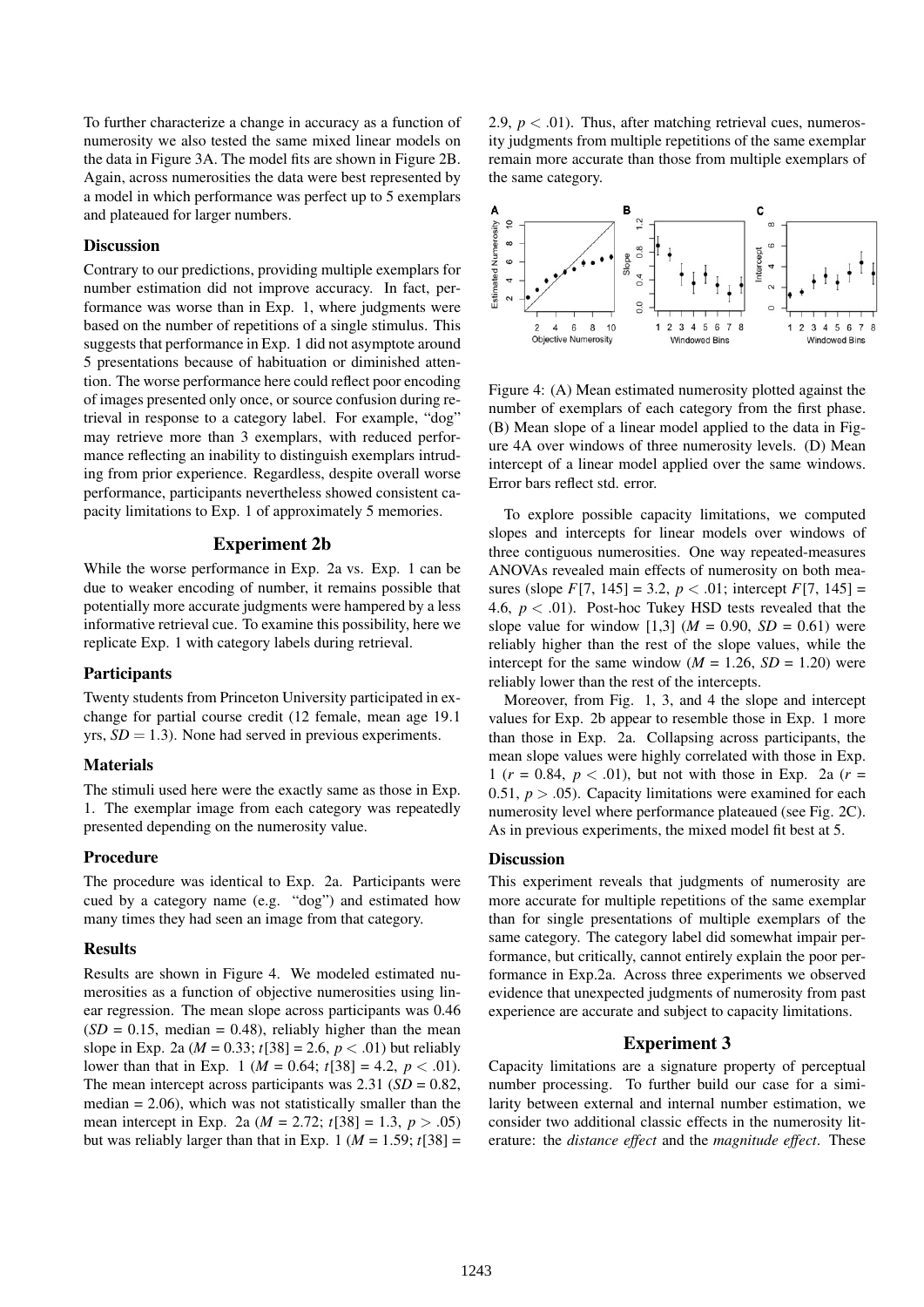psychophysical effects are evident when two quantities must be discriminated. The distance effect refers to the relative ease with which participants can discriminate two quantities that are farther apart in number space (e.g., 2 vs. 3 compared to 2 vs. 4). The magnitude effect refers to the fact that a given numerical distance can become harder to discriminate at higher magnitudes (e.g., 2 vs. 3 compared to 8 vs. 9). We explore whether these psychophysical effects also occur when discriminating numerosities defined by long-term memory.

# **Participants**

Twenty students from Princeton University participated in exchange for partial course credit (11 female, mean age 19.6 yrs,  $SD = 1.6$ ). None had served in previous experiments.

## Materials

The stimuli in Exp. 1 were used. The exemplar image of a category was repeatedly presented depending on the numerosity value.

# Procedure

The first phase was identical to Exp. 1, such that all number encoding was incidental. In the second phase, participants judged which of two images they had seen more times during the first phase. Based on numerosity levels, we paired images so as to fully cover the space of possible distances and proportional distances (for the magnitude effect). At distance of 1 we paired an image that was presented *n* number of times with the one that was presented  $n + 1$  number of times. Since numerosity levels range from 1 to 10, there were 9 pairs at the distance of 1 (e.g., 1 vs. 2, 2 vs. 3, etc.). The same pairing method was applied to the distances of 2, 3, 4, and 5, which resulted in 8, 7, 6, and 5 pairs, respectively. Thus, a total of 35 pairs were generated. For each pair, two images were presented side by side on the screen and participants judged which image appeared more times by pressing one of two buttons for left or right. The order of pairs was randomized for each participant and the position on the screen of the image with the larger numerosity was randomized on each trial.

#### Results

To assess distance effects, we pooled all of the pairs of each distance within participant and computed mean accuracy and RT. To assess magnitude effects, we conditioned every distance on the smaller number of the pair (e.g., 1 vs. 3: distance  $= 2/b$ ase  $= 1$ ). Mean accuracy and RT were again computed within participant for each bin. Results are shown in Fig. 5.

As visible in Fig. 5A and 5B, accuracy increased while response time decreased as a function of distance (the opposite of a speed/accuracy tradeoff). Collapsing across participants, there was a strong correlation between accuracy and distance  $(r = 0.98, p < .01)$  but a weaker correlation between response time and distance  $(r = -0.61, p > .05)$ . To test the reliability of these relationships, we correlated accuracy and response time with distance within each participant, transformed the resulting correlation coefficients to *Z* scores using Fisher's



Figure 5: (A) Mean accuracy as a function of distance. (B) Mean response time as a function of distance. (C) Mean accuracy as a function of the smaller number in a pair and also the distance (e.g.  $D1 =$  distance of 1). (D) Mean response time as a function of the smaller number and also the distance. Error bars reflect std. error.

transform, and then compared these values against the null relationship of 0 using a one-sample t-test. Accuracy was positively correlated with distance (mean  $z = 0.21$ ,  $t(19) =$ 5.72,  $p < .01$ ), and response time was negatively correlated with distance (mean  $z = -0.08$ ,  $t(19) = 2.15$ ,  $p < .05$ ). Thus, participants were able to discriminate between two numerosities in long-term memory, and performed better as a function of the absolute number difference.

To assess the magnitude effect, we performed repeatedmeasures ANOVAs on accuracy and response time as a function of the base and the distance of each pair. We could not include both the base and distance factors in a two-factor ANOVA because the design was not factorial (e.g., there were no distance  $= 5/b$ ase  $= 9$  trials), and thus used separate oneway ANOVAs. There were main effects of base and distance on accuracy (base  $F[8, 683] = 18.5$ ,  $p < .01$ ; distance  $F[4, 691] = 50.1, p < .01$ . There were also main effects of base and distance on response time (base  $F[8, 683] = 16.4$ ,  $p < .01$ ; distance  $F[4, 691] = 13.9, p < .01$ ). The robust effect of base demonstrates a magnitude effect in numerosity judgments from memory.

#### **Discussion**

When judging which exemplar appeared more times, participants were more accurate and faster when the distance was larger. Holding the distance constant, participants were also more accurate and faster when the base number of presentations was relatively small.

# General Discussion

We have found that unexpected numerosity judgments based on long-term memory can be highly accurate, and that this accuracy is maintained for up to a small quantity of retrieved